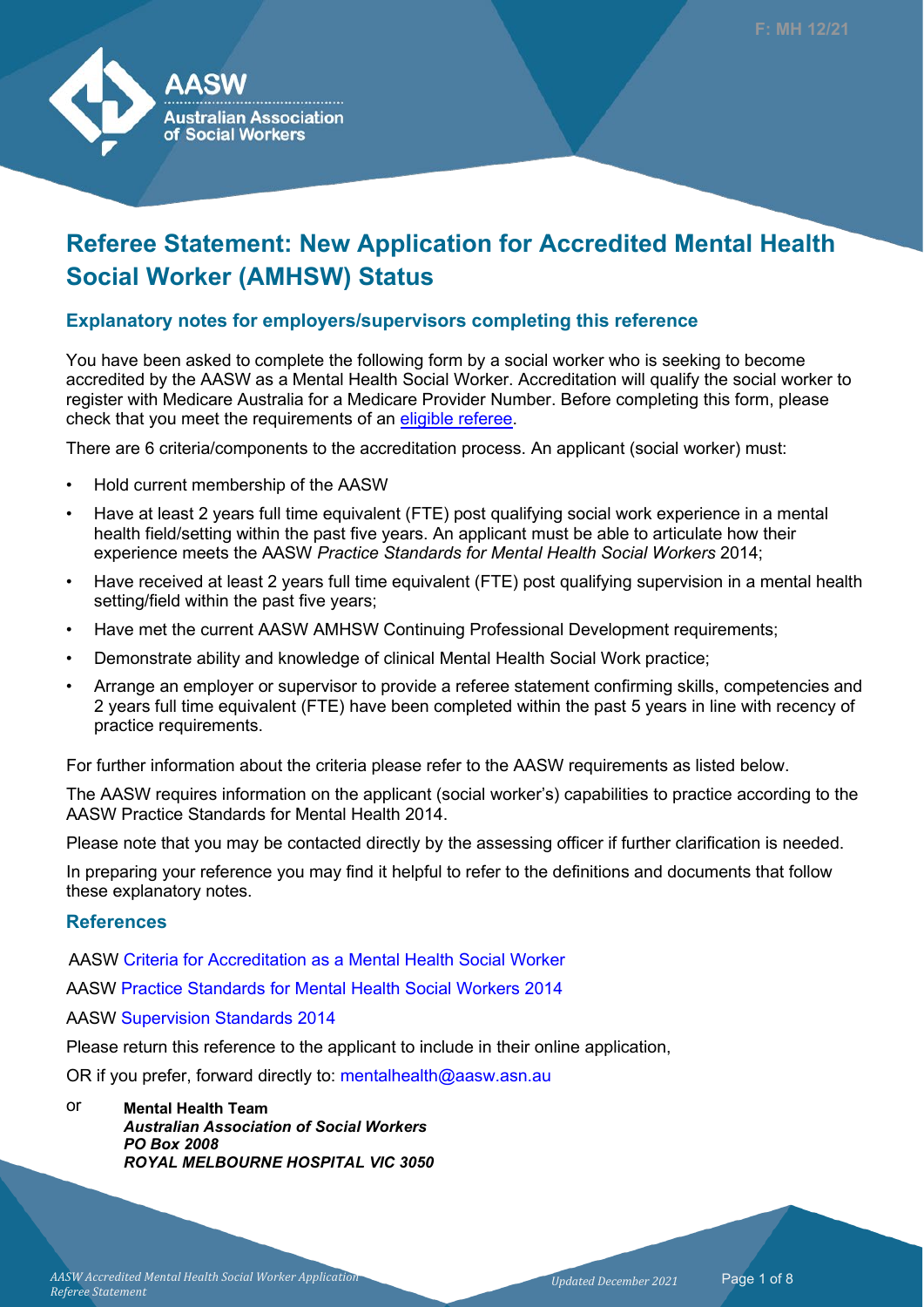#### **Section 1: Referee and Applicant Details**

This is to be completed by an employer/supervisor - past or present.

Please note: you must 'Save As' before completing the document.

Name of AMHSW Applicant:

## **Your personal details:**

| Preferred title: $\Box$ Mr $\Box$ Mrs $\Box$ Ms $\Box$ Miss |  | $\Box$ Dr | $\vert$ Other |  |
|-------------------------------------------------------------|--|-----------|---------------|--|
| Full name:                                                  |  |           |               |  |
| Position/job<br>title:                                      |  |           |               |  |
| Organisation                                                |  |           |               |  |
| Address:                                                    |  |           |               |  |
| Phone<br>Contact:                                           |  |           |               |  |
| Email:                                                      |  |           |               |  |

#### **Relationship with applicant:**

Please read our [Referee Statement Information t](https://www.aasw.asn.au/membership-information/referee-statement-information-templates)o ensure you meet the referee requirements. Please describe your relationship with the applicant and the nature of your role as employer/ supervisor. Please include relevant dates and details of the practice setting in which you work (or worked) with the applicant. Please attach a separate typed and signed page if more space is required.



## www.aasw.asn.au

*AASW Accredited Mental Health Social Worker Application | Referee Statement Updated December 2021* Page 2 of 8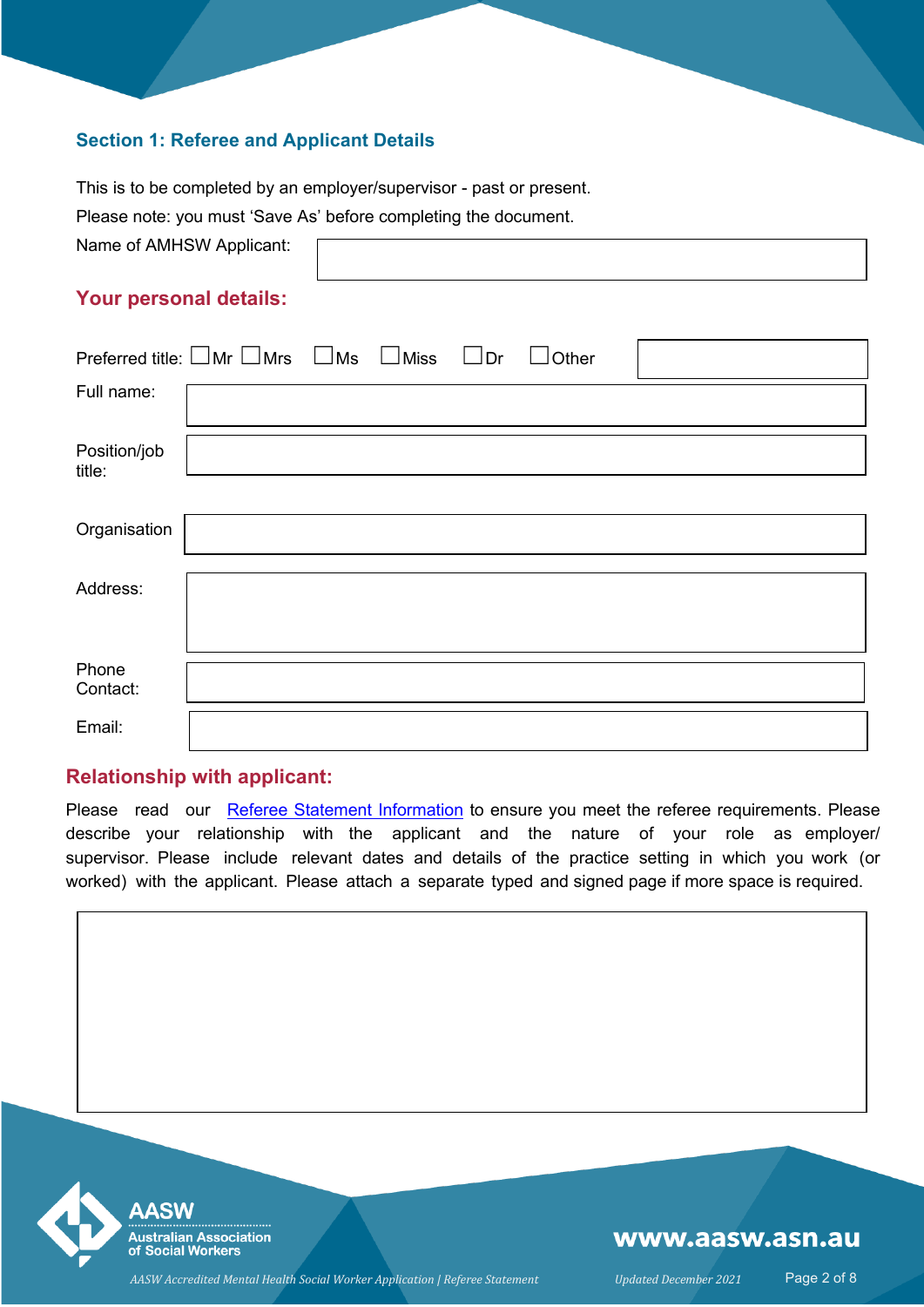Please provide comments regarding the applicant's employment equivalence within the last 5 years (for example 'the applicant currently is employed 0.8 FTE however, from Jan 2019 - Oct 2020 was employed full time').

#### **Referee Qualifications:**

Please state your relevant qualifications and experience in the mental health field. Please contact [mentalhealth@aasw.asn.au](mailto:mentalhealth@aasw.asn.au?subject=AMHSW Referee form query) if you require clarification as to your appropriateness to provide a referee statement.



## www.aasw.asn.au

*AASW Accredited Mental Health Social Worker Application | Referee Statement Updated December 2021* Page 3 of 8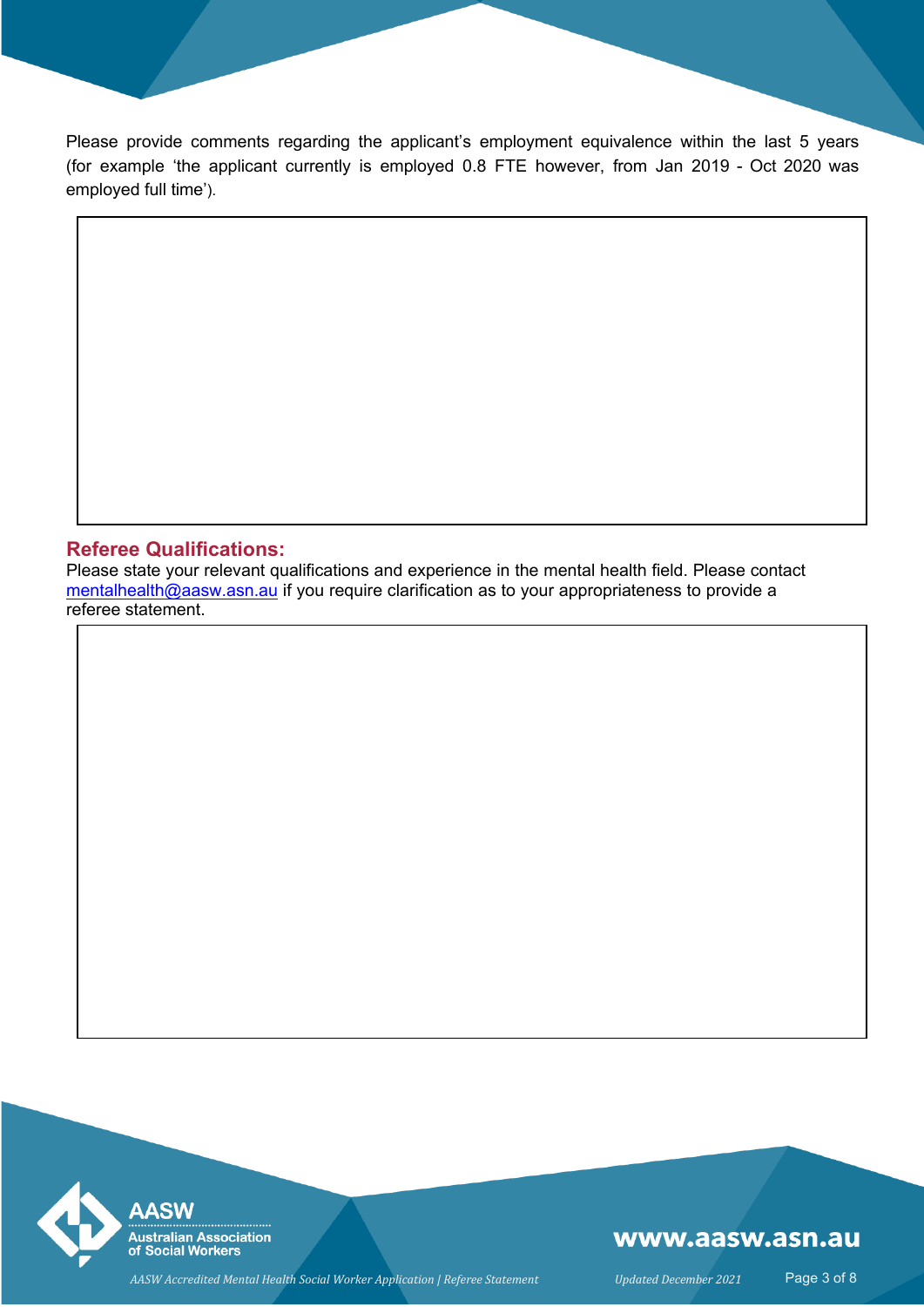#### **Section 2: Referee Statement**

Please provide a referee statement related to the applicant. Please include your assessment of the applicant's capability, knowledge and skills to provide clinical social work services in the mental health field. **Specific information about the applicant's knowledge and use of evidence based therapeutic interventions, including their use of and competency in FPS should also be included.**

A suggestion is to try and keep your entry to 500 words. If you require more space, please feel free to attach a separate signed page.



### www.aasw.asn.au

*AASW Accredited Mental Health Social Worker Application | Referee Statement Updated December 2021* Page 4 of 8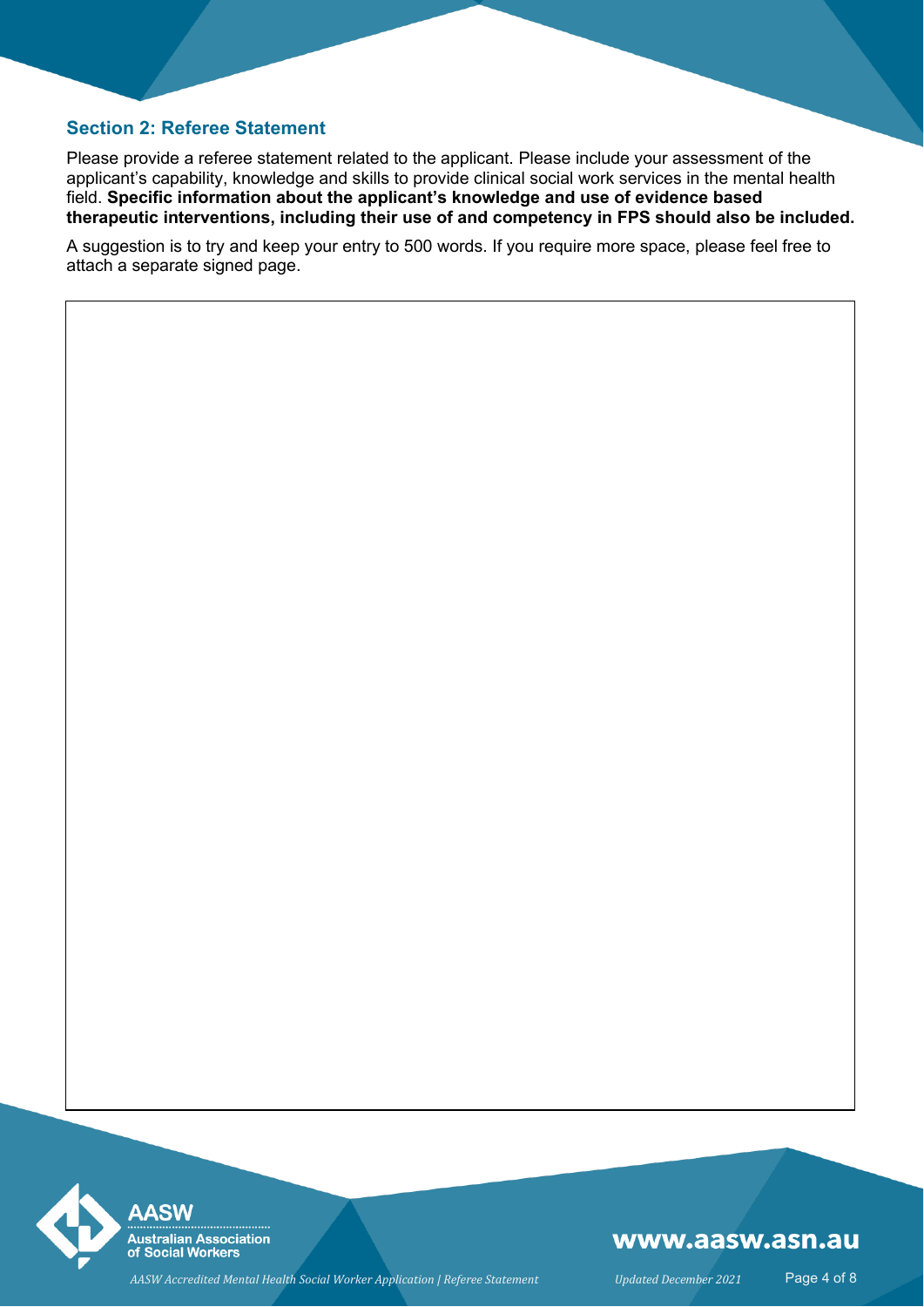#### **Section 3: Clinical Social Work Mental Health Field – Practice Standards**

The required Practice Standards for Mental Health Social Workers 2014 for applicants applying for accreditation as a Mental Health Social Worker (AMHSW) have been outlined below. Applicants are required to demonstrate knowledge, skills and experience in clinical social work services in the field of mental health.

Please tick the appropriate box against each of the standards listed to indicate that, in your view, the applicant meets or does not meet this standard. There is additional space for comments if required.

| 1. Values and Ethics                                                                                                                                                     |                                                                                                                                         |  | <b>No</b> | N/A |
|--------------------------------------------------------------------------------------------------------------------------------------------------------------------------|-----------------------------------------------------------------------------------------------------------------------------------------|--|-----------|-----|
| <b>Standard 1.1</b>                                                                                                                                                      | Establishes a professional working relationship with the<br>person who has a mental illness or disorder and their<br>significant others |  |           |     |
| <b>Standard 1.2</b>                                                                                                                                                      | Acts on the social justice issues related to people with a<br>mental illness                                                            |  |           |     |
| <b>Standard 1.3</b><br>Integrates the concept of recovery into practice, promoting<br>choice and self determination within medico-legal<br>requirements and duty of care |                                                                                                                                         |  |           |     |
| <b>Further Comments:</b>                                                                                                                                                 |                                                                                                                                         |  |           |     |
|                                                                                                                                                                          |                                                                                                                                         |  |           |     |
|                                                                                                                                                                          |                                                                                                                                         |  |           |     |

| 2. Professionalism                                                                                                        |                           |  | <b>No</b> | N/A |
|---------------------------------------------------------------------------------------------------------------------------|---------------------------|--|-----------|-----|
| <b>Standard 2.1</b>                                                                                                       | Manages personal workload |  |           |     |
| <b>Standard 2.3</b><br>Works as a professional in private practice, a member of a<br>unit and or a multidisciplinary team |                           |  |           |     |
| <b>Further Comments:</b>                                                                                                  |                           |  |           |     |
|                                                                                                                           |                           |  |           |     |
|                                                                                                                           |                           |  |           |     |
|                                                                                                                           |                           |  |           |     |
|                                                                                                                           |                           |  |           |     |
|                                                                                                                           |                           |  |           |     |
|                                                                                                                           |                           |  |           |     |



### www.aasw.asn.au

*AASW Accredited Mental Health Social Worker Application | Referee Statement Updated December 2021* Page 5 of 8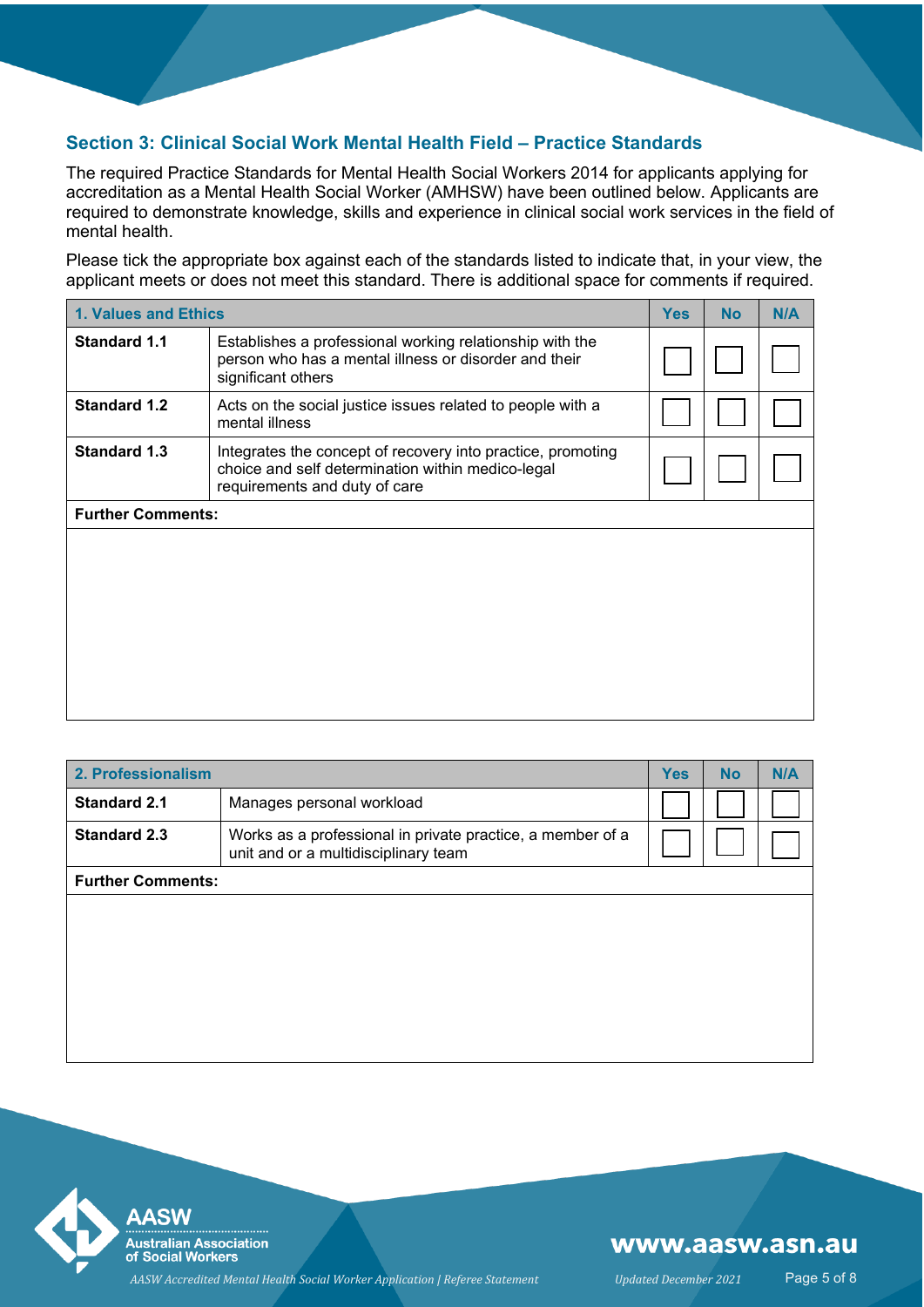| 3. Culturally responsive and inclusive practice                                                                                                                          |  |  | <b>No</b> | N/A |
|--------------------------------------------------------------------------------------------------------------------------------------------------------------------------|--|--|-----------|-----|
| <b>Standard 3.1</b><br>Understands the way mental illness and mental health are<br>conceptualized in the person's culture of origin                                      |  |  |           |     |
| <b>Standard 3.2</b><br>Understands the way mental illness and mental health are<br>conceptualised in Aboriginal and Torres Strait Islander<br>peoples' culture of origin |  |  |           |     |
| <b>Further Comments:</b>                                                                                                                                                 |  |  |           |     |
|                                                                                                                                                                          |  |  |           |     |
|                                                                                                                                                                          |  |  |           |     |
|                                                                                                                                                                          |  |  |           |     |
|                                                                                                                                                                          |  |  |           |     |
|                                                                                                                                                                          |  |  |           |     |
|                                                                                                                                                                          |  |  |           |     |

| 4. Knowledge for practice                                                                                                |                                                      |  | <b>No</b> | N/A |
|--------------------------------------------------------------------------------------------------------------------------|------------------------------------------------------|--|-----------|-----|
| <b>Standard 4.1</b><br>Possesses current knowledge, concepts and evidence based<br>theories of the individual in society |                                                      |  |           |     |
| <b>Standard 4.4</b>                                                                                                      | Possesses knowledge of mental health psychopathology |  |           |     |
| <b>Standard 4.6</b>                                                                                                      | Has knowledge of government mental health policy     |  |           |     |
| <b>Further Comments:</b>                                                                                                 |                                                      |  |           |     |
|                                                                                                                          |                                                      |  |           |     |
|                                                                                                                          |                                                      |  |           |     |
|                                                                                                                          |                                                      |  |           |     |
|                                                                                                                          |                                                      |  |           |     |



## www.aasw.asn.au

*AASW Accredited Mental Health Social Worker Application | Referee Statement Updated December 2021* Page 6 of 8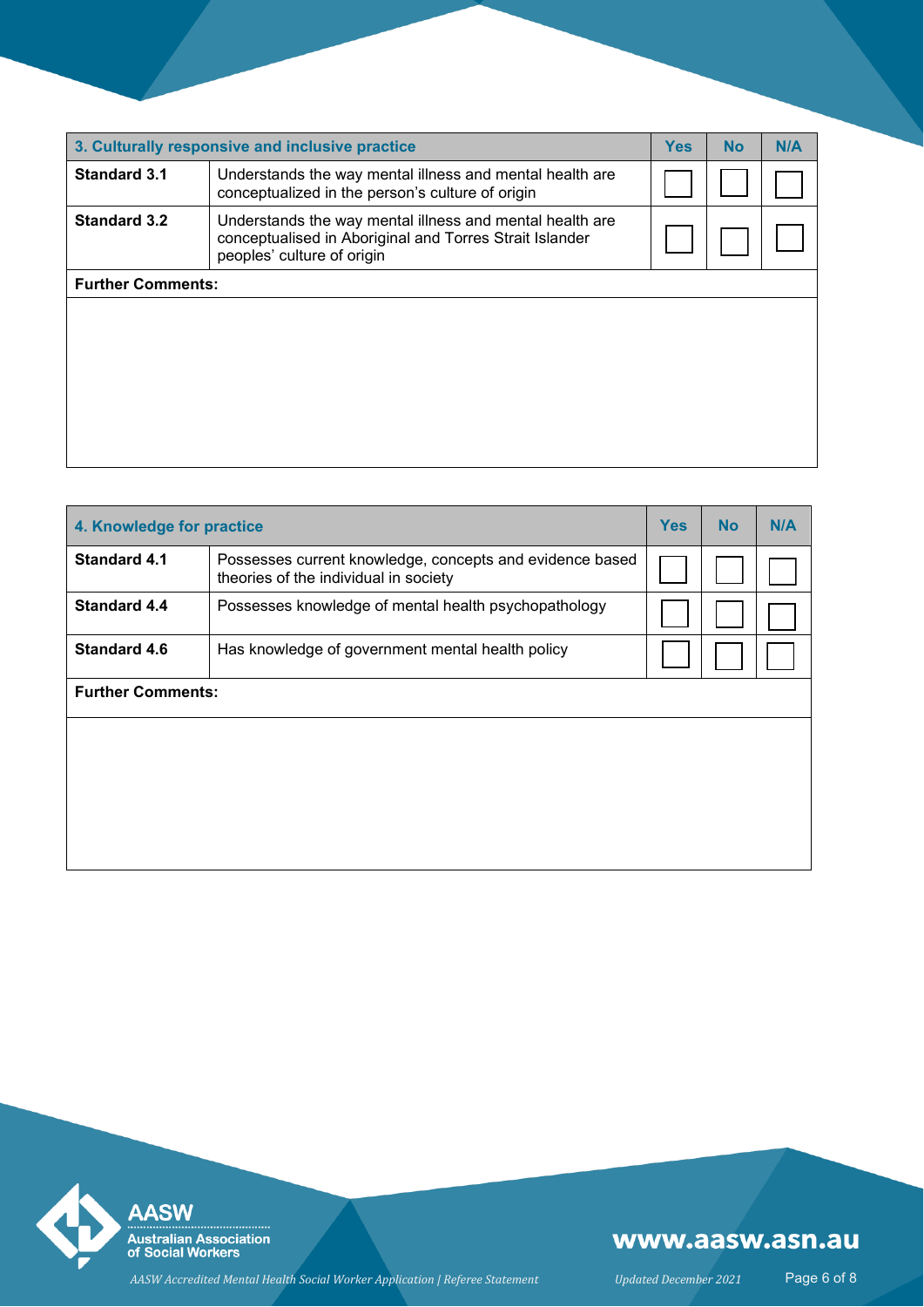| 5. Applying knowledge to practice |                                                                                                                                                                                  |  | <b>No</b> | N/A |  |  |
|-----------------------------------|----------------------------------------------------------------------------------------------------------------------------------------------------------------------------------|--|-----------|-----|--|--|
| <b>Standard 5.1</b>               | Completes a comprehensive bio psycho social<br>assessment and case formulation addressing the<br>physical, psychological and social aspects of the<br>person and their situation |  |           |     |  |  |
| Standard 5.2                      | Develops and implements one or more evidence<br>based, therapeutic interventions with the person                                                                                 |  |           |     |  |  |
| <b>Standard 5.3</b>               | Advocates with and for person in relation to rights<br>and resources                                                                                                             |  |           |     |  |  |
| <b>Standard 5.4</b>               | Undertakes case management (or a similar<br>function)                                                                                                                            |  |           |     |  |  |
| <b>Standard 5.7</b>               | Collaborates with other services                                                                                                                                                 |  |           |     |  |  |
| <b>Further Comments:</b>          |                                                                                                                                                                                  |  |           |     |  |  |
|                                   |                                                                                                                                                                                  |  |           |     |  |  |

| Professional development and supervision                                                                                        |                                                                                                                                                    |  | No | N/A |
|---------------------------------------------------------------------------------------------------------------------------------|----------------------------------------------------------------------------------------------------------------------------------------------------|--|----|-----|
| <b>Standard 8.1</b>                                                                                                             | Maintains a critical reflective approach to social work<br>practice in mental health with the aim of improving currency<br>of knowledge and skills |  |    |     |
| Accesses the research literature to be informed of the<br>Standard 8.2<br>evidence base for professional mental health practice |                                                                                                                                                    |  |    |     |
| <b>Further Comments:</b>                                                                                                        |                                                                                                                                                    |  |    |     |
|                                                                                                                                 |                                                                                                                                                    |  |    |     |

| <b>Recommendation</b>                                                                                                                                   | Yes | No |
|---------------------------------------------------------------------------------------------------------------------------------------------------------|-----|----|
| In your professional opinion is the applicant capable of practicing in<br>accordance with the Practice Standards for Mental Health Social Workers 2014? |     |    |



## www.aasw.asn.au

*AASW Accredited Mental Health Social Worker Application | Referee Statement Updated December 2021* Page 7 of 8